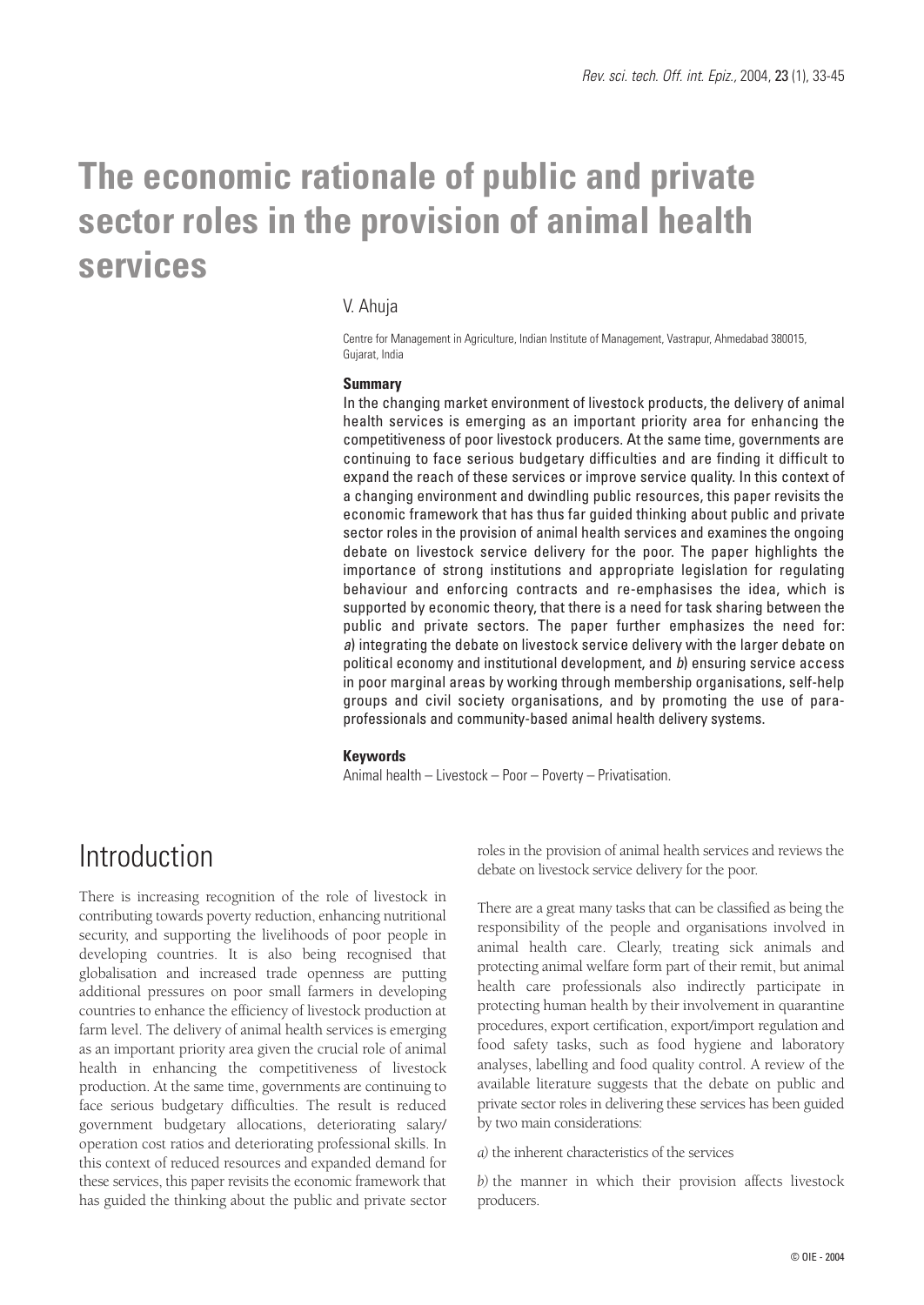Both these are legitimate considerations and need to be understood to appreciate the public-private roles in service delivery. In this context, the authors first revisit the conceptual framework that has formed the basis of livestock service delivery literature and then examine some experiences with service delivery models in a diversity of contexts.

# The conceptual framework

The economic rationale for public-private roles in livestock service delivery derives from the first fundamental theorem of welfare economics, which states that in the absence of externalities, public goods, informational failures or economies of scale, private markets are the most efficient way of organising service delivery (see Appendix 1 for a description of commonly used economic terms in the literature on service delivery). Applied to animal health services, this idea implies that the effectiveness of service delivery can be significantly enhanced by divesting the 'private good' services. The role of governments, on the other hand, should be limited to correcting various forms of 'market failures'. Based on this logic, Umali, Feder and de Haan (22), were the first to prescribe sectoral delivery channels for various livestock services. These are presented in Table I. As can be seen in this

### **Table I**

| Suggested channels for livestock service delivery |  |
|---------------------------------------------------|--|
|---------------------------------------------------|--|

table, clinical veterinary services and the distribution and production of drugs and vaccines are classified as pure private goods because the user captures all benefits. Theoretically, therefore, these services are best provided by the private sector. On the other hand, due to associated externalities, the private free market will not provide services such as disease diagnosis, vaccination against contagious diseases, vector control, etc., at the optimal level. The State, therefore, has an important role in putting measures in place to ensure their optimum supply. Finally, services such as disease surveillance and prevention, food hygiene and inspection, and overall market regulation fall into the category of 'pure public goods' and private markets are unlikely to deliver them due to their non-excludability characteristic. Hence, it becomes the responsibility of the State to find a collective mechanism to undertake the delivery of these services.

The public good nature of some of the services, however, does not necessarily imply that the government must take direct responsibility for their delivery. There are many examples (foot and mouth disease vaccination) where public authorities can contract with private agents to deliver selected services. Private agents, competent non-governmental organisations (NGOs) and other agencies can be contracted and paid by the government to deliver selected services. This helps create

| <b>Animal health function</b>                                                                   | <b>Appropriate</b><br>delivery channel<br><b>Public</b> | <b>Private</b> | <b>Economic characteristic</b>                 |
|-------------------------------------------------------------------------------------------------|---------------------------------------------------------|----------------|------------------------------------------------|
| Disease surveillance, prevention, control and eradication of:                                   |                                                         |                |                                                |
| Highly contagious diseases with serious socio-economic,<br>trade and public health consequences |                                                         | ✓              | Public good                                    |
| Diseases of low contagion                                                                       |                                                         |                | Private good with externalities                |
| Quarantine and movement control                                                                 |                                                         |                | Measures to correct for externalities          |
| Emergency response                                                                              |                                                         |                | Public good                                    |
| Veterinary inspection                                                                           |                                                         |                | Measures to correct for 'moral hazard'         |
| Wildlife disease monitoring                                                                     |                                                         |                | Public good                                    |
| Zoonosis control                                                                                |                                                         |                | Measures to correct for externalities          |
| Disease investigation and diagnosis                                                             |                                                         | ✓              | Private good with externalities                |
| Drug/vaccine quality control                                                                    |                                                         |                | Require measures to correct for 'moral hazard' |
| Production and distribution of drugs and vaccines                                               |                                                         |                | Private good                                   |
| Vaccination and vector control                                                                  |                                                         |                | Private good with externalities                |
| Research, extension and training                                                                |                                                         |                | Public and private                             |
| Clinical diagnosis and treatment                                                                |                                                         |                | Private good                                   |
| Food hygiene and inspection                                                                     |                                                         |                | Measures to correct for 'moral hazard'         |
| Residue testing                                                                                 |                                                         |                |                                                |
| Food safety tasks                                                                               |                                                         |                | Public good                                    |
| Compliance monitoring                                                                           |                                                         |                | Public good                                    |

*Source*: adapted from Umali, Feder and de Haan (26) and Holden, Ashley and Bazeley (11)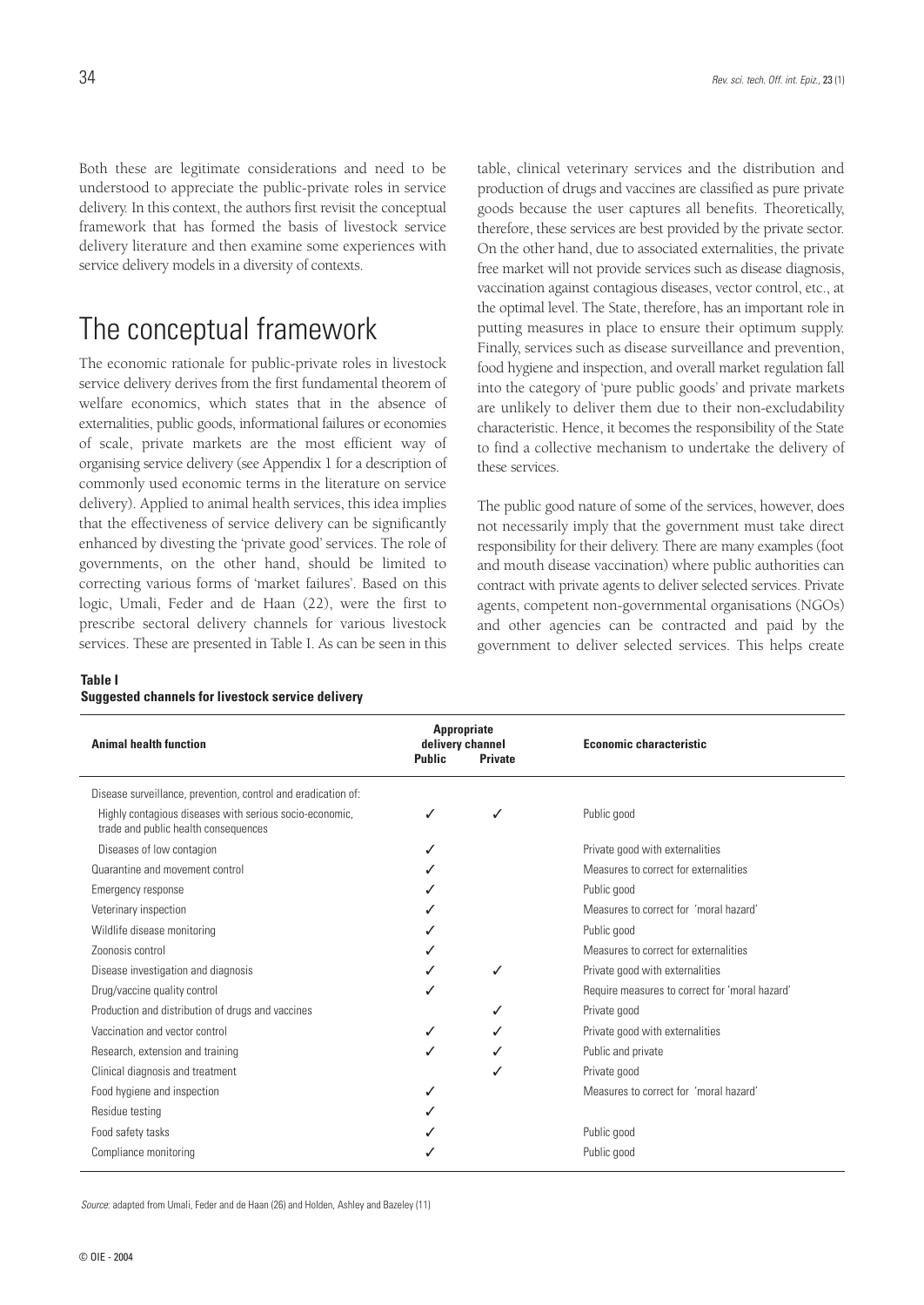further space for the private sector to enhance the profitability of their operations. The OIE (World organisation for animal health) *Ad hoc* Group on the role of veterinarians and paraveterinarians has also recently observed that strengthening animal health delivery in developing countries requires building official links between veterinary administrations and individual veterinarians and para-veterinarians in the form of contracts for provision of specific services, such as disease monitoring and surveillance, disease control, vaccination, and food inspection. However, it must be understood that ensuring public accountability in the delivery of these services must remain the responsibility of the public sector and that subcontracting may not always lead to a reduction in the costs of government as it will entail the additional (transaction) costs of public rule-making and monitoring of contractors.

Public contracting differs from private contracting in the sense that the need for transparent accountability necessitated by the expenditure of public money means that bidding and monitoring rules are more stringent and complex. Also, contractors and other interested parties have the incentive to try to influence the rules of the game in their favour. It is therefore important to understand the social, political and legal institutions in which these public-private contractual relationships are to be embedded. Whether the government chooses to supply the public good service itself or to subcontract certain functions would therefore depend on the strengths of these institutions in designing and enforcing public contracts and their independence from the overall politics of the country.

There is widespread agreement in the literature on the principles presented above. But, a number of countries continue to follow the model of subsidised public provision even for clinical veterinary services. For example, Umali *et al.* (22) and Holden *et al.* (9) report that in over 85% of the countries they have studied, these services were provided by the public sector. Similarly, in services such as vaccination, vector control and diagnostic support, there was excessive public sector dominance in the majority of countries.

Such heavy public sector dominance in livestock service delivery appears to derive from the premise that poor small livestock producers will not be able to pay for commercially orientated private services and will be excluded from the market. Given the role of these services in supporting the livelihoods of poor people and contributing towards poverty reduction, and given that poverty reduction is a public good, governments consider it their responsibility to provide these services. Recent evidence, however, suggests that free or subsidised public provision may not be an effective mechanism to achieve equity objectives. Evidence made available by Ahuja *et al.* (1) from different states in India showed very clearly that subsidised services were not

benefiting the poor. The study systematically documented that government veterinarians were already charging fees that were not significantly lower than those charged by private veterinarians. The study also estimated the willingness to pay for curative veterinary services and found that farmers, including poor farmers, were willing to pay for assured and good quality services. (There already exist cases of successful private delivery in some very poor areas of India; see Appendix 2.) Similar results have been reported by Heffernan and Misturelli (8) from Kenya; Koma (11) from Uganda; and Leonard (13) from various parts of sub-Saharan Africa. Thus, the evidence seems to suggest that commercialised private practice may actually deliver a greater quantity of clinical veterinary care more equitably than a highly subsidised public service does (12). That further strengthens the case for private delivery of services such as clinical veterinary care.

On the other hand, studies that have analysed the impact of privatisation in countries which have already experimented with commercialisation/privatisation of these services have produced mixed results. This appears to have started a debate on whether the theory presented above is a sufficient guide for policy reform. Gauthier *et al.* (5) and de Haan and Bekure (4), for example, report a generally favourable impact of privatisation of clinical veterinary service delivery as part of the overall structural adjustment programmes in Africa. Turkson and Brownie (21), on the other hand, argue that in Jamaica privatisation did not result in any appreciable improvement in the financing of the delivery of public-sector animal health services in the short-term. Similarly, Gros (7) argues that service privatisation in Cameroon – under pressure from donors – ignored the possible consequences of a fully privatised delivery system and the structural barriers to its implementation. As a result, the privatisation programme had an adverse effect on service delivery.

In order to put the debate in proper perspective, it is important to understand the sources of 'market failure' and examine the context in which livestock service markets function. The key sources of 'market failure' relate to:

- *a)* information asymmetry
- *b)* economies of scale
- *c)* competition.

Informational failures, economies of scale, and lack of adequate competition are likely to impair market efficiency which, in turn, has important implications for private-public roles. These roles are further shaped by the context of livestock production and economic and institutional development of the country. In what follows, the authors take a closer look at these issues and examine some further implications for private-public roles in service delivery.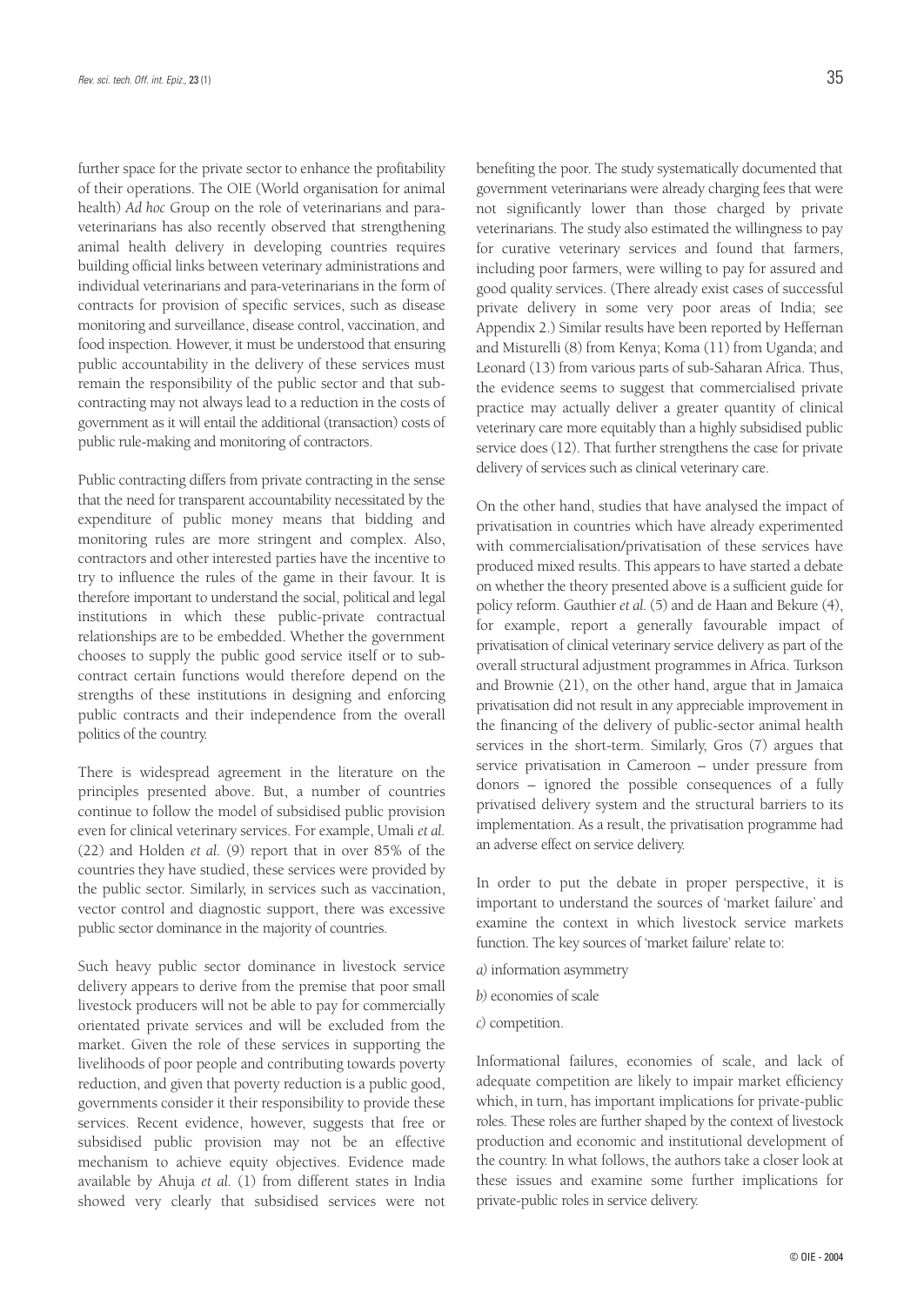# Market failure and the role of the State

### **Information asymmetry**

One aspect of information-related market failure that has been widely recognised in the literature on livestock service delivery relates to moral hazard (see Appendix 1 for an explanation of information asymmetry and information-related market failure, including 'moral hazard'). For example, Umali *et al.* (22) point out that such a problem could arise in areas, such as food inspection and drug quality control, where it is difficult to observe quality (a recent study of drug supply in Kenya reported that nine out of twenty-one anthelmintics, obtained from local pharmacies and merchants, did not contain any active ingredient [21, 24]). However, it appears that the possibilities of such failures in the case of livestock service markets are more significant than the core literature has suggested. Indeed, given the specialised nature of livestock services, information-related market failures are possible even in the case of clinical diagnosis and treatment. Since the service provider usually has more information and the service user has no mechanism to monitor whether the provider is acting in the best interest of the user, a moral hazard problem can arise if the service provider exploits the informational advantage for his own benefit. Given the generally low education and awareness levels of poor livestock producers in developing countries, the public veterinary authorities often make the point that private veterinarians are likely to resort to exploitative practices. Although this does not justify public provision of clinical veterinary services, it does signify the importance of strong institutions, including professional veterinary associations, for regulating behaviour, enforcing ethics, disseminating information and providing an effective regulatory and legal framework.

Similar implications emerge when we examine the case of adverse selection. As explained in Appendix 1, the inability of service users to distinguish low and high quality providers can significantly impair market efficiency. Some evidence in this respect has recently become available. For example, Ly (15) has observed that, 'If left alone, the market for veterinary services in Senegal would evolve toward a typical lemons market where only low quality services would be demanded' (the term 'lemon market' was introduced by Akerlof in the context of the used car market. He made the point that since the sellers of used cars have significantly more information and since the average buyer cannot readily distinguish between good and bad cars [or the lemons], poor quality cars are likely to drive good cars out of the market) (2). 'This would create a sub-optimal situation for herders, providers and society' (p. 229). He further notes, 'the challenge faced by the privatisation of veterinary services delivery systems in Senegal is in the urgency of strengthening the transformation process in the sub-sector so that livestock production and productivity

is higher and veterinary inputs marketing systems are more efficient. Among the prerequisites are the creation of more suitable and workable organisational arrangements, leading to a new shape of veterinary input and service delivery with respect to structure, form, quality, and prices' (p. 259). Once again, this highlights the importance of organisational and institutional structures and procedures. A number of different options have been discussed in the literature to mitigate the problems arising out of information asymmetry. Some of these are discussed in the next paper in this volume by D.K. Leonard.

#### **Competition and profitability**

The market efficiency result is also contingent on there being adequate competition in the market which, in turn, derives from the assumption that there are multiple service providers and users in the market. In the case of livestock service markets in developing countries, where livestock farming is a subsistence activity, it is not clear whether aggregate demand for these services can support enough multiple service providers to generate adequate competition. Private services have been shown to generally work well in high potential high-density areas where farmers are relatively wealthier and more educated. But, in a large number of poor marginal areas, aggregate demand often falls short of the level required to sustain profitable private veterinary practice; this is due to the subsistence nature of production systems, resulting in the unwillingness of farmers to pay for the services, and due to the high transaction costs of service delivery in these areas. This implies that the conventional model of private service delivery may not be a feasible option in poor areas and that alternative models may need to be identified and promoted for enhancing and sustaining access to livestock services in these areas. This issue is further explored a little later in the section entitled 'Focus on poor areas'.

#### **Economies of scale**

Some animal health services, such as veterinary research and extension, diagnostic services and the delivery of clinical services in remote areas, require high fixed costs. This can deter the private sector from delivering these services until they can achieve significant scale to make the delivery of these services profitable.

One implication of the preceding discussion is that while the conceptual framework for delineating public-private roles is appealing, it is perhaps not very useful to simply suggest to governments that they privatise the services that are of a private good nature. It is critical to focus thinking on promoting market-supporting institutions that facilitate information flow and healthy competition. However, the rules of the game must be compatible with country conditions. Whether a particular institution is appropriate in a country often depends on the supporting institutions, the available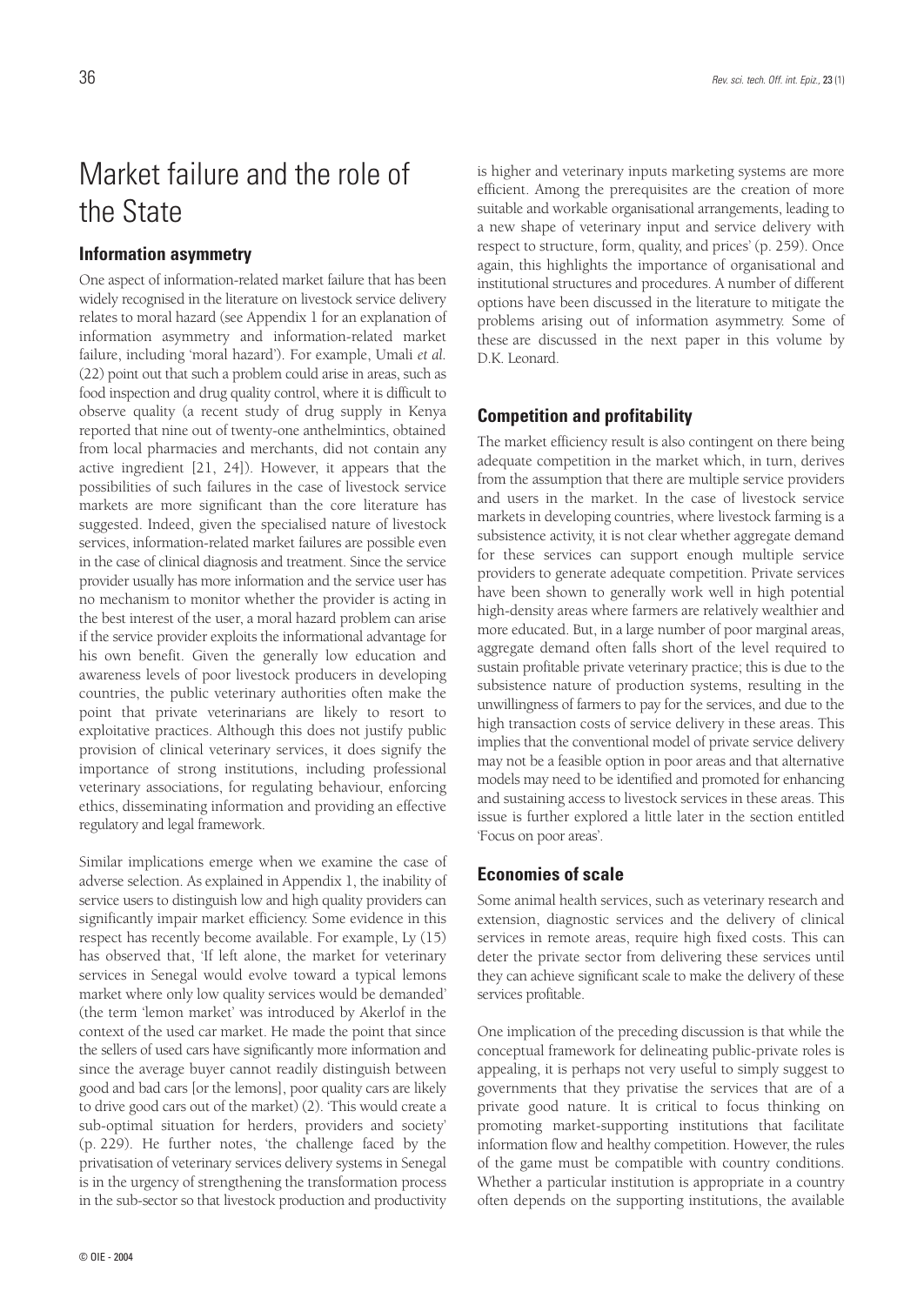technology and skills, and the politico-economic context, including the level of corruption and transparency in organisational procedures. It is therefore necessary that the process of service privatisation is approached pragmatically, and not from a narrow ideological perspective. Furthermore, the reform process must be guided by hard field-based evidence on the distributional impacts of policy and institutional changes. As noted by Holden *et al.* (9), in the absence of such evidence, policy-makers are often left with conflicting ideologies and poorly understood economic theories. Given the diversity of contexts, there will inevitably be a plurality of methods, models and institutional structures, but the real challenge is to manage the reform process in a way that empowers poor communities.

Another important consideration in this context pertains to the pace of commercialisation and private sector involvement. There is often a tendency to push for rapid privatisation while relegating the issue of competition and regulation to later stages. This can be dangerous. Successful policy reform generally requires a relatively long process of stakeholder consultation and consensus building. Stakeholder participation has been shown to be one of the most effective strategies for rallying people behind public policy. Privatisation of clinical veterinary services in a number of countries has been driven almost exclusively by international development and donor agencies, sometimes with adverse and unintended consequences. Gros (7), for example, notes that privatisation of veterinary services in Cameroon was driven and pushed by the World Bank and not Cameroon policy-makers. Many of them did not even fully understand the logic behind privatisation or the structural barriers to its implementation. In the process, even some of the public sector functions were delegated to the private sector, which had an adverse consequence on the delivery of these services. In Indonesia, on the other hand, privatisation of animal health posts in Java followed a stepwise approach that minimised disruptions during the transition phase and generated local support for the process (Appendix 3). Furthermore, given the political economy in many developing countries, there is much scope for the privatisation processes being mismanaged if pursued rapidly and once a vested interest is created, it will have all the incentives and the resources to bend rules in its favour.

### Focus on poor areas

There is widespread agreement in the literature that conventional models of private service delivery may not be suited to marginalized and resource-poor areas. These areas require approaches that can overcome the structural constraints of high transaction costs and low demand for services resulting from poor awareness and subsistenceorientated production systems. A number of alternative models have emerged that are effective in addressing the issue of service delivery in poor areas. These include communitybased animal health workers (CAHWs), para-professionals, membership organisations, self-help groups and so on.

### **Community-based animal health workers and para-professionals**

Community-based models have attracted increasing support over the last couple of decades. Service provision is usually organised by NGOs (either alone or in partnership with the government) in relatively remote areas where neither government nor private services are available. The NGOs train village men and women in basic veterinary skills, who then offer their services to fellow villagers for a nominal fee. This system has several advantages – it organises and mobilises the latent market demand for animal health services, facilitates the development of further markets for these services, promotes the flow of information to key stakeholders and lowers the overall transaction costs of service delivery.

Networking of private veterinarians and para-professionals is another approach that has the potential to drastically lower transaction costs and improve the availability of animal health services in remote marginal areas. In a number of rural areas with smallholder production systems, these professionals and para-professionals are already providing a wide range of routine services. In fact, some observers have argued that over 90% of the services required by poor households can be delivered by para-professionals. A number of research studies have also indicated that the performance of para-veterinarians in diagnosis and drug administration compares favourably with that of professional field veterinarians. There are also good reports of para-veterinarians continuing to provide necessary services in difficult conditions where government services were unavailable (16). Due to their generally positive role, a number of livestock development projects now recognise para-professionals as useful allies in achieving project objectives.

Professional veterinarians have historically seen CAHWs and para-professionals as competitors who could take away some of their business by offering services at a lower price. However, working together with para-veterinarians and CAHWs can have benefits for private veterinarians: co-operation would allow professional veterinarians to cover a much larger area and to generate additional revenue through the increased sale of drugs; para-professionals and CAHWs can also be a vital part of an effective disease early warning system. There are examples already available where private veterinarians in small towns are linked with para-professionals and community health workers. These kinds of models can be very useful for improving access to animal health services in poor areas and the government can play a significant role in promoting and facilitating them. However, most countries have yet to develop the supportive institutional and legislative frameworks that are necessary for these models to be successful. Also, significant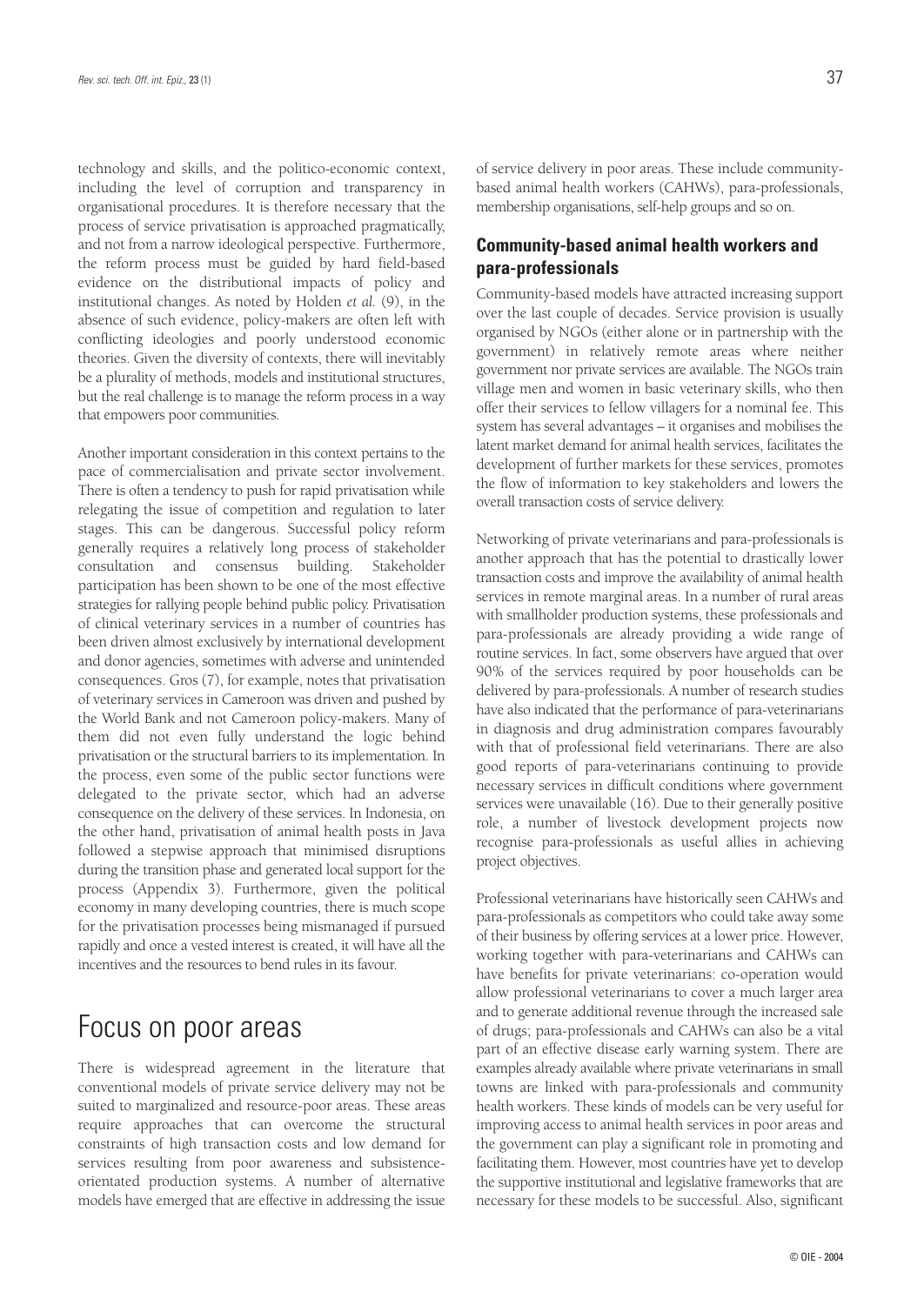attitudinal shifts – at both policy and professional level – will be required if para-veterinarians and community health workers are to become viable models of service delivery in the long run.

It is important to emphasise that the sustainability of such systems requires that basic economic principles are respected; if service delivery systems are to be sustained, costs must be recovered from the users. Cost recovery through direct charges has several advantages. It provides the right incentives for the agents to deliver the services that the farmers want, makes them accountable to the farmers, and builds in a genuine quality control mechanism. Cost recovery also alleviates budgetary constraints and encourages private provision of services by creating a level playing field. It has been observed that the cases where cost recovery mechanisms are built in perform better than externally supported projects that function on the principle of free or subsidised services. Free provision has the effect of crowding out alternative providers and suppressing the development of the market. It is a myth to say that poor households in remote areas are not willing to pay for services at all: in a number of such areas, some of the NGOs are already charging a fee. In southern Sudan, for example, community health workers have been providing treatments and vaccinations on a cost recovery basis (14). Similarly, based on their field research in Africa, Hooton and Moran (10) conclude that there is great potential for full cost recovery from community-based animal health systems and that farmers, including the poor, are willing to pay market price for the services provided by community health workers. On the other hand, questions of sustainability have been raised in the case of the Integrated Livestock Development Project in the Koraput district of Orissa, India, which focused on community organisation and avoided charging for services (19). In some poor areas, it may be possible to introduce commercial elements into public service provision through public-private and public-civil society partnerships. In areas where there are genuine problems in paying, the government has the additional responsibility of nurturing the development process in a way that empowers the farmers to demand quality services. This implies building partnerships with local NGOs and channelling some of the public funds through them. The Indo-Swiss Natural Resource Management Programme in Orissa, India, for example, has proposed a model that aims at community empowerment and awareness building to generate demand for these services by building on the strengths of government, village communities and the NGOs (Appendix 4).

#### **Membership organisations and self-help groups**

A plethora of examples are now available in the literature in which producer associations, self-help groups, dairycooperatives, etc. have successfully demonstrated their capacity to overcome the market failures resulting from free

rider problems and economies of scale so as to provide a viable alternative to public sector delivery of veterinary services. The 'Anand model' in India is perhaps the best known example, where, in addition to collecting, processing and marketing milk, dairy-cooperatives provide services such as clinical veterinary care, artificial insemination, vaccination, diagnostic support and training and extension for member farmers (3, 9). Similarly in Indonesia, the dairy cooperatives provide animal health, breeding, and extension services to their members (23).

Nearly all the membership organisations finance services through membership fees, levies and other service charges. This enhances farmer ownership and the financial sustainability of their operations and has the effect of making the services more demand driven. Furthermore, these organisations and self-help groups can establish relatively longterm links with policy makers and the State veterinary system and can therefore help influence the overall animal health policy of the country. At the same time, these organisations are likely to be far more successful if they are commercially orientated, and combine output marketing with input and service delivery.

## Conclusions

This paper has reviewed the conceptual framework for livestock service delivery with the objective of understanding the public-private roles. The analysis concludes that the role of the State derives from the need to correct market failures resulting from externalities, informational failures and the economies of scale. This would suggest that there is a need for task sharing between the private and public sectors, with the State assuming responsibility for policy development, regulation and enforcement, and for the financing of public good services, such as disease surveillance, disease control and quarantine. Other functions, such as clinical services and drug distribution and production would be performed by the private sector.

Privatisation is, however, a complex process and goes beyond simply transferring certain functions and assets from public to private agents. The debate on private-public roles in economic development is now swinging back to emphasise that private markets do not function in a vacuum but require strong institutions and appropriate legislation to regulate behaviour and enforce contracts. In other words, an accountable state is a necessary condition for the efficient functioning of private markets. It is therefore important to integrate the debate on livestock service delivery with the larger debate on political economy and institutional development which, in turn, depends on available technology and skills, and the politicoeconomic context, including the level of corruption and transparency in organisational procedures. This means there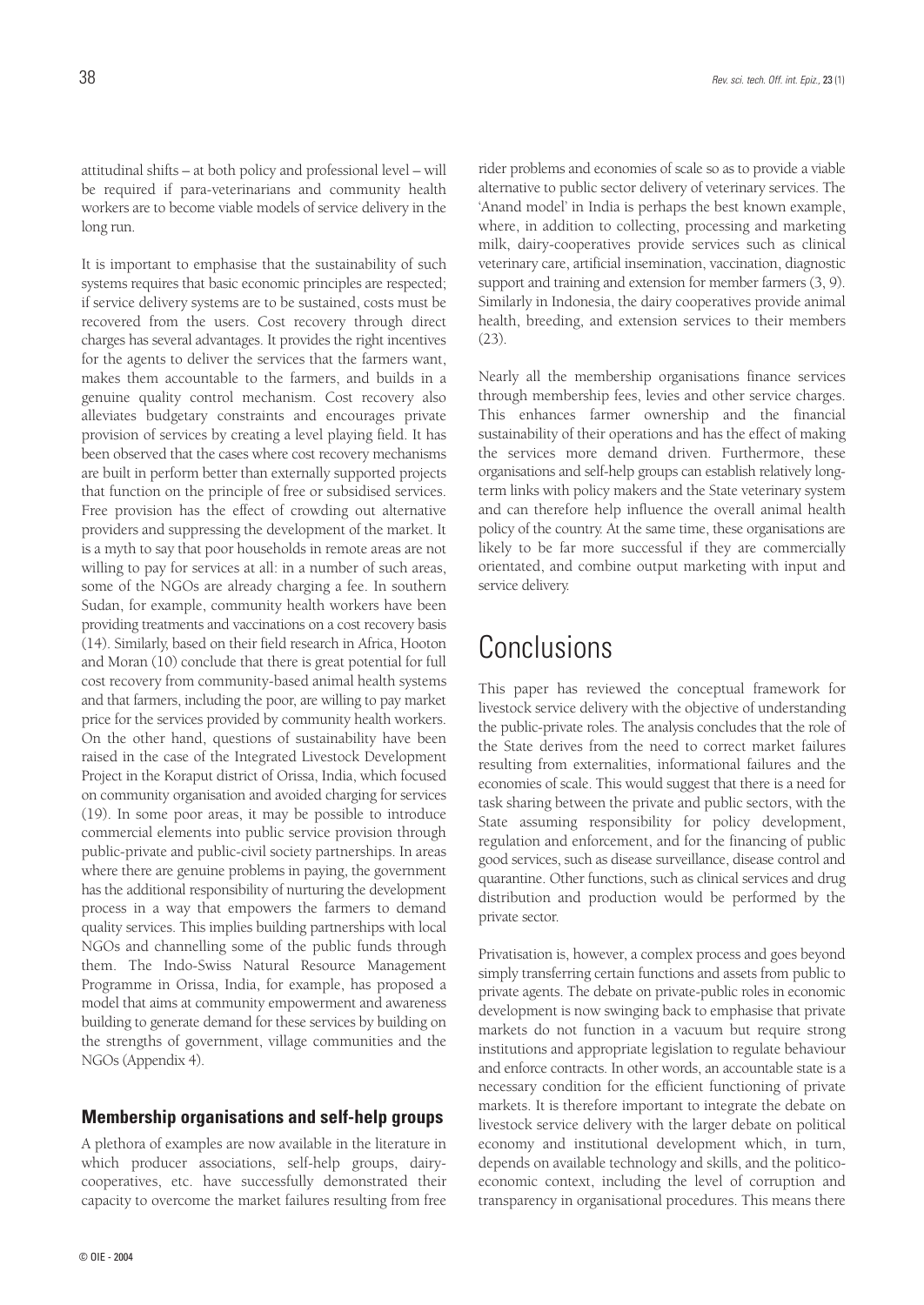cannot be a blueprint for reform and each country will have to discover its own path depending upon the economic, social and political context. Nonetheless, a large body of experiences is now available to guide decision-makers, and international development institutions and donor agencies would be well advised to help facilitate the dissemination of these experiences to various stakeholder groups in developing countries.

Finally, given the livelihood intensive nature of livestock production in developing countries, particular effort is required to ensure that necessary services reach poor marginal areas. While in some cases it may be necessary for the public sector to undertake such delivery, there are numerous

opportunities to provide these services in alternative ways, e.g. by working through membership organisations, self-help groups and civil society organisations and by promoting the use of para-professionals and community-based animal health delivery systems, which are much more effective at ensuring equality of service access for all clients. The services delivered by these organisations and groups tend to be far more client orientated and responsive to local requirements and need to be supported with appropriate legislative and policy frameworks.

# Appendix 1

# Commonly used economic terms in the literature on livestock service delivery

### **Public and private goods**

The distinction between public and private goods is based on the characteristics of excludability and rivalry. Pure public goods are those goods from which it is not possible to exclude one consumer without excluding all (non-excludability) and of which the consumption by one person does not reduce its availability for consumption by others (non-rivalry). Pure private goods, on the other hand, are fully excludable and rival*.* Classic examples of pure public goods include clean air and national defence. Food and clothing are examples of pure private goods. Whether a good or service has the characteristics of a public or private good also depends on the technology and costs of exclusion as well as the configuration of property rights and the effectiveness of formal and informal enforcement mechanisms.

The inability of the providers of goods or services to exclude those who do not pay for it implies that many of the consumers will act as free riders and choose not to pay for it. Due to this problem, it may not be profitable for private agents to provide the goods and services and it becomes necessary to find a collective mechanism for that purpose. Between the two extremes of pure public and private goods lies a whole continuum based on the degree of excludability and rivalry.

### **Externality**

An externality occurs whenever the action of one individual affects the well-being of another individual in a way that is not reflected in the market. A negative externality occurs when the actions of an individual adversely affect other individuals (for example, if river water is polluted by industrial affluent discharge this may cause diseases in productive animals and this imposes additional costs on their owners). A

■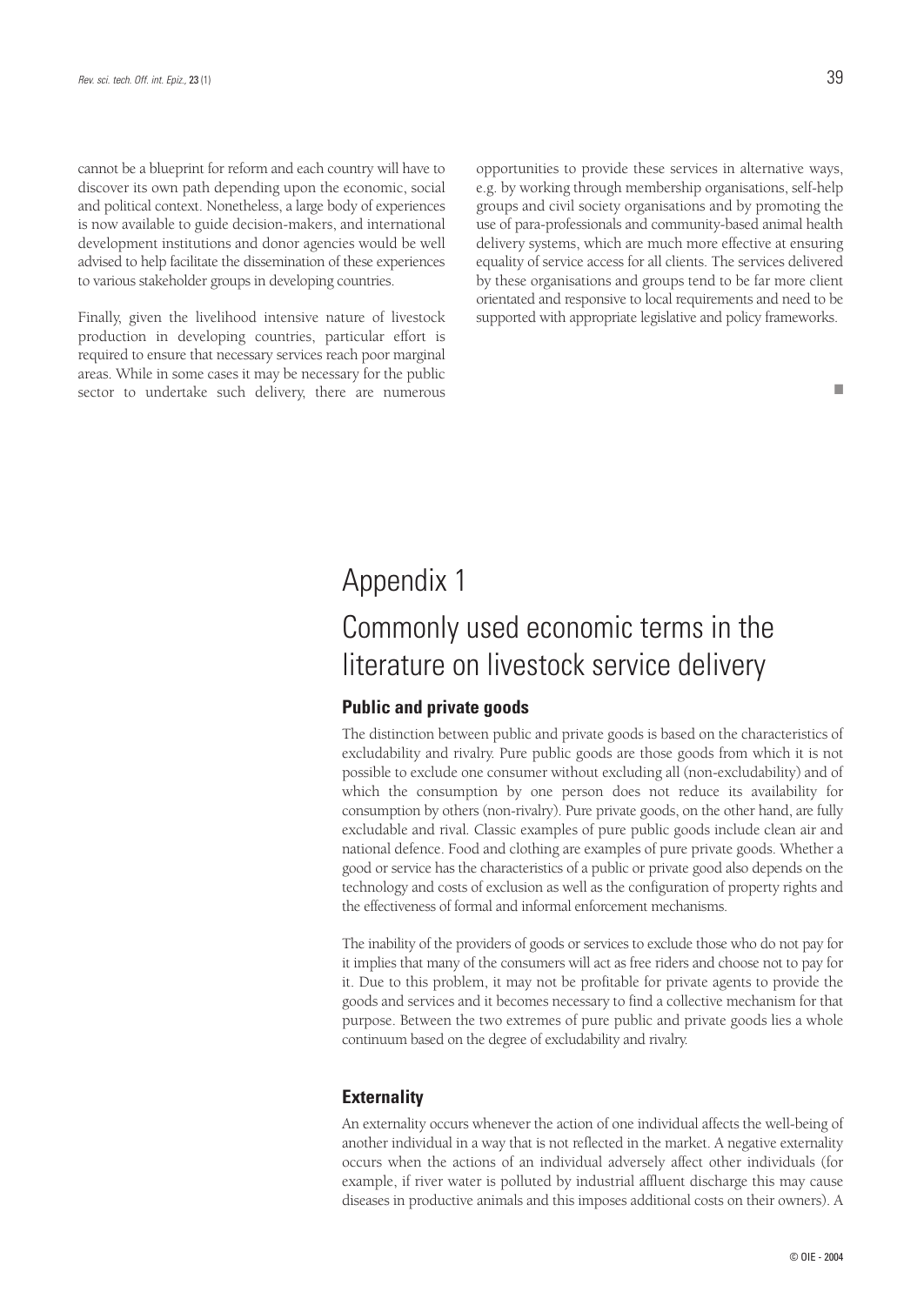positive externality occurs when part of the benefit of the actions of an individual benefits other individuals who have not paid for it (for example, reduced risk of infection for the animals of a household due to the vaccination of the animals of a neighbouring household). Externality also provides a rationale for intervention in the market. Measures to internalise externalities include taxes, subsidies, legal regulations, and so on.

### **Economic efficiency**

Pareto-efficiency (or Pareto-optimality) is the most widely used notion of economic efficiency in an exchange economy. According to this criterion, an economic state is Pareto-efficient if there is no feasible alternative to it in which at least one individual is better off and no individual is worse off. In other words, the state of an economy is such that it is not possible to improve the welfare of anyone without reducing the welfare of someone else. Note that there is no connection between Pareto-efficiency and equity. It is quite possible for Pareto efficient outcomes to be very inequitable.

#### **Economies of scale**

Economies of scale exist when the average cost of production decreases with output. This is usually observed in enterprises which have large fixed costs. In such cases, the presence of a large market is necessary for the private agents to invest in such fixed costs and provide the service. Some livestock services fall into this category and therefore the private agents may not provide the service in areas with low aggregate demand for these services.

#### **Asymmetric information**

Asymmetric information is the term used to describe a situation in which one of the parties in a transaction has informational advantage. This usually means one of the following two situations:

*a)* one side of the transaction has more information about the 'quality' of the product or service

*b)* the outcome of the transaction depends on certain actions of one party that are not observable to the other.

In the first case, usually referred to as adverse selection, the poor quality providers drive out the better quality providers and the market achieves the equilibrium in which there is a predominance of low quality service providers. In the second case, known as moral hazard, the party with informational advantage can exploit the situation to his/her advantage. In the case of health insurance, for example, a person's age, preferences and current health status are usually known, but how careful he/she is with his/her health is not known. The informational disadvantage translates into some risk to the insurance company. The solution to this problem is to structure the transaction in a way that the party with informational advantage will take actions desired by the other party. For example, private health insurance companies only offer partial insurance so that the insured has an incentive to be careful with his/her health.

### **Transaction costs**

Although there is no precise definition of transaction costs, these, at a general level consist of costs associated with running an economic system or the costs associated with making an exchange (transaction). More specifically, the term transaction costs is used to encompass costs such as transportation and storage costs, costs of looking for a buyer or seller, costs associated with negotiation, enforcement, quality assurance and so on.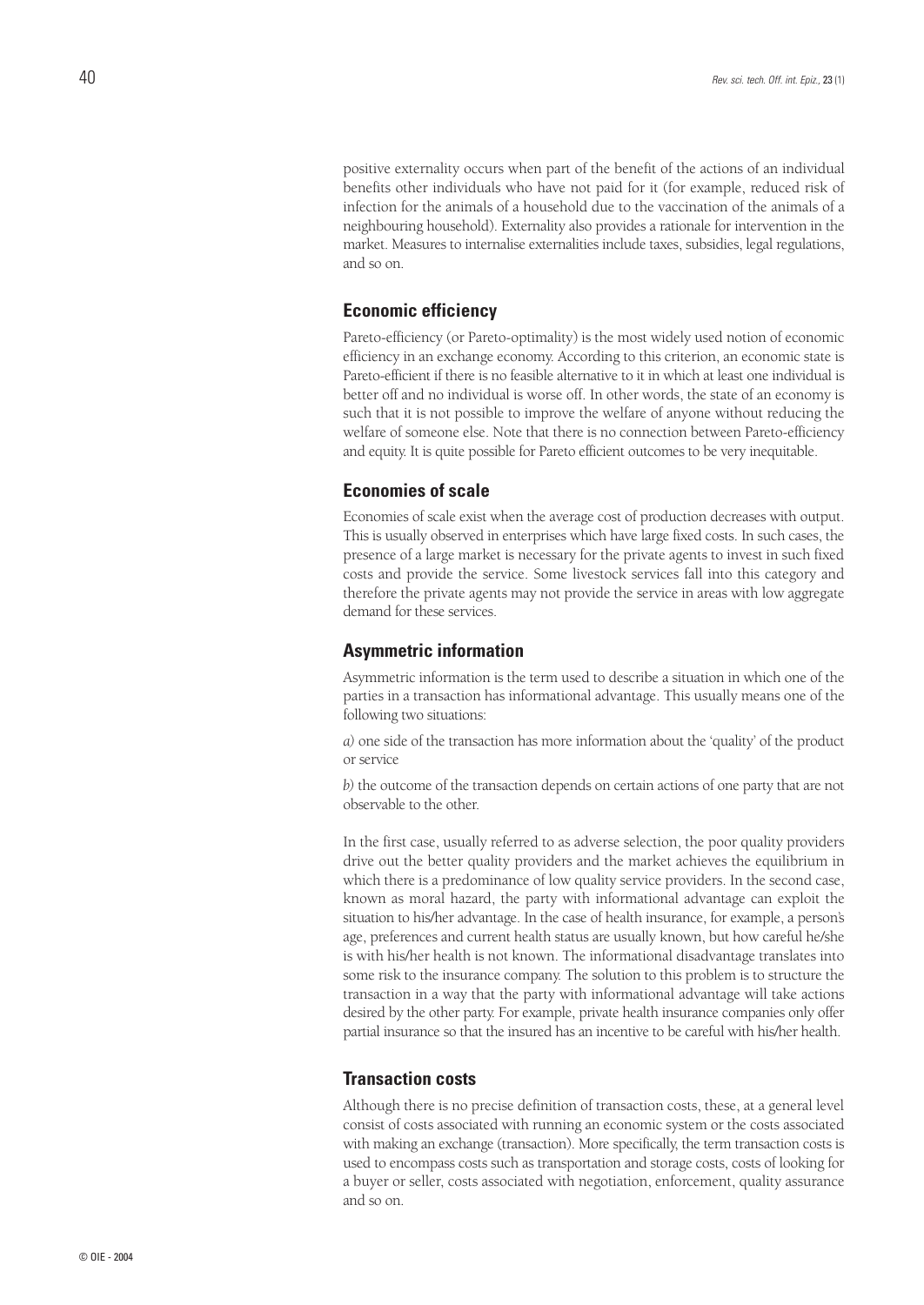# Appendix 2 The business of service delivery: two success stories

*a)* Bihar, the second most populous state in India (comprising a little more than 10% of the country's population), fares worst among all the states of India on indicators of social and economic development. Bihar has the highest poverty head count ratio, the lowest per capita income, the lowest literacy rate, and a very high child mortality rate. Over 80% of the population lives in rural areas and depends on agriculture for its livelihood. Overall, the agriculture sector is characterised by poor development of irrigation and power infrastructure, non-availability of modern inputs, low value of credit and poor extension services.

In 1991-1992, in Patna, the state capital, a company was established that has since emerged as a large scale provider of artificial insemination (AI) services, and which also provides frozen semen straw and liquid nitrogen to self-employed AI practitioners. Since 1994, the company has started provided training in AI for 1000 Indian rupees (INR) (US\$22.00) per trainee for a four-month training course.

The AI network is spread over 48 districts in the state through 405 outlets. 63% of the practitioners have set-up their practice in urban areas and 37% in rural areas. In 1992-1993, a total of 10,948 doses were sold, which rose to 159,281 doses in 1997- 1998 – an annual growth rate of over 70%. The price charged per dose is 10 INR (US\$0.22). The delivered price of liquid nitrogen is 45 INR (US\$1.00) per litre.

The most established AI practitioners perform between 1,500-2,000 inseminations per year. The charge is 50 INR (US\$1.10) per AI, but it can go up to 100 INR (US\$2.20) depending upon the distance. All practitioners use bicycles/mopeds for mobility and cover an area within a radius of 5 km-6 km.

*b)* In the district of Pune, one doctor who provides veterinary clinical services to the communities of Indapur Taluka, along with eight technicians who work with him, charges 50 INR for the treatment of non-operative clinical cases. In addition, the farmer bears the entire cost of the drugs and medicines. His primary clients are landless livestock keepers and small and marginal farmers. He attributes his success to the regularity and continuity of his service (17).

# Appendix 3

# Gradual but systematic transition to private health delivery can help avoid disruptions

Under the third National Agricultural Extension Project in Indonesia, animal health posts in Java were identified as potential candidates for privatisation. Approximately 40% of these posts were found to be non-functional due to poor maintenance and inadequate staff. As a first step towards privatisation, a cost recovery scheme was introduced under which the veterinarians were allowed to charge for drugs and services and take over government vaccination programmes. As the incomes of veterinarians grew, government salaries were gradually withdrawn. Finally, they were allowed to purchase government buildings and equipment under long-term mortgage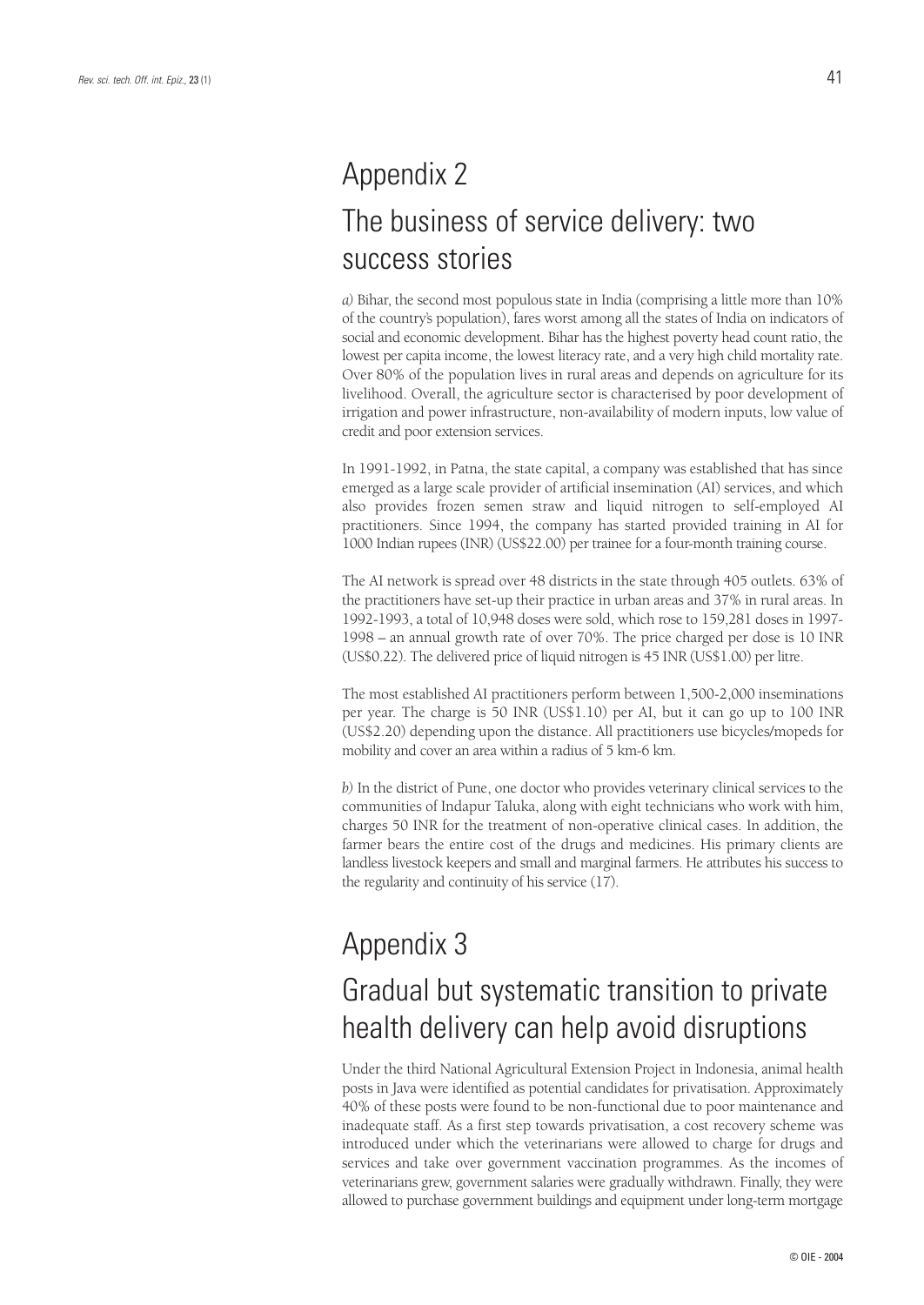arrangements. Some subsidies to provide services to low income producers continued but these were targeted through the private veterinarians. It is reported that the system has worked well without causing disruptions in service delivery during the transition period (6).

## Appendix 4

# The service delivery model proposed by the Indo-Swiss Natural Resource Management Programme of Orissa, India

The Indo-Swiss Natural Resource Management Programme in Orissa works with extremely poor households in the tribal districts of Orissa, one of the poorest states in India. Having developed a good understanding of what hinders the effective delivery of animal health services, the project has proposed an approach that attempts to bring various groups together with the aim of empowering poor communities to demand the necessary livestock services.

The districts are very poor and the education levels abysmally low. As a result, outright private delivery is not an option. Keeping in view the specific characteristics of the area, the proposed model suggests using local NGOs as active links between the community link workers and the public animal health system. The main emphasis is on teaching poor communities the importance of assuming the responsibility for demanding these services. Educating the communities in this way would be the role of community health workers, who would be trained at government veterinary centres. In addition, it is proposed that the veterinary centres should function as medicine dispensaries and, on demand, provide relatively complicated services such as surgery.

It is envisaged that a larger national or international NGO will act as a catalyst to the implementation of this model. However, this model is dynamic in the sense that it allows for NGOs to become less involved as community awareness levels increase and strong links are established between CAHWs and the public animal health system (J. Morrenhof, personal communication**)**.

■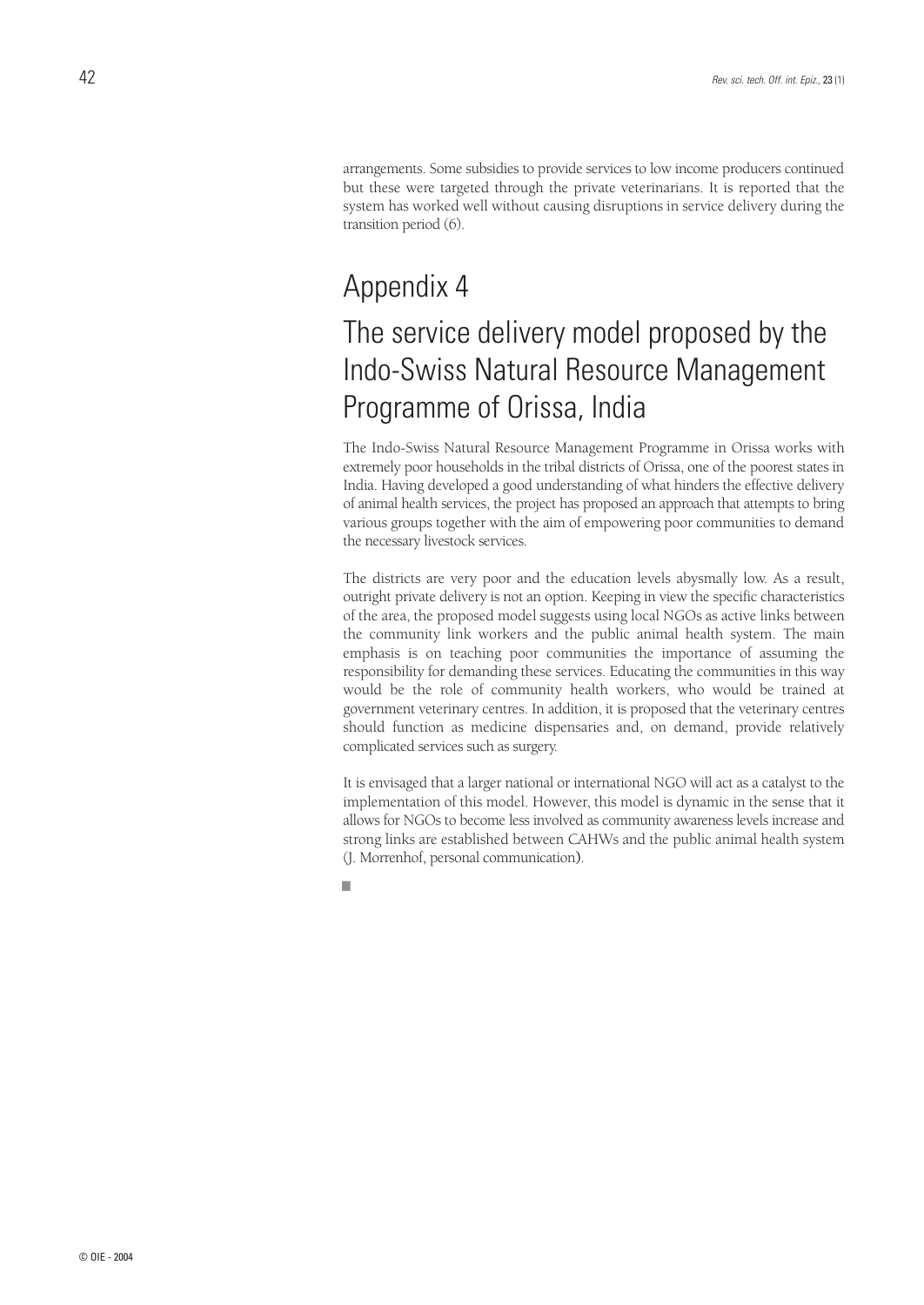## **Arguments économiques concernant le rôle des secteurs public et privé dans la prestation de services de santé animale**

V. Ahuja

#### **Résumé**

Dans le contexte actuel de transformation des marchés des produits de l'élevage, la prestation des services zoosanitaires apparaît comme un facteur prioritaire d'amélioration de la compétitivité pour les éleveurs à faibles revenus. Parallèlement, les gouvernements restent confrontés à de sérieuses difficultés budgétaires qui sont autant d'obstacles à l'élargissement de l'accès à ces services ou à l'amélioration de leur qualité. En ayant cette évolution à l'esprit, l'auteur examine le cadre économique qui a guidé jusqu'à présent la réflexion sur les rôles respectifs joués par les secteurs public et privé dans la prestation de services zoosanitaires, et analyse les discussions actuelles sur la prestation des services dispensés aux plus démunis. L'auteur met en avant la nécessité de disposer d'institutions solides et d'une réglementation appropriée pour normaliser les comportements et faire respecter les contrats, et défend particulièrement l'idée, par ailleurs confirmée par les théories économiques, d'une répartition des tâches entre les secteurs public et privé. L'auteur plaide pour que : *a*) le débat sur la prestation de services aux éleveurs soit intégré dans le cadre plus large de l'économie politique et du développement institutionnel ; *b*) l'accès aux services soit assuré dans les zones marginales défavorisées en travaillant avec les associations, les groupes d'auto-assistance et les organisations de la société civile, et en favorisant le recours aux paraprofessionnels ainsi qu'aux systèmes de prestation de services gérés par les communautés locales.

#### **Mots-clés**

Animal de rente – Pauvreté – Population à faibles ressources – Privatisation – Santé animale.

■

## **Lógica económica de los respectivos papeles del sector público y el privado en la prestación de servicios de sanidad animal**

V. Ahuja

#### **Resumen**

En el lábil contexto del mercado de productos pecuarios, la prestación de servicios zoosanitarios se está revelando un área prioritaria con vistas a mejorar la competitividad de los ganaderos pobres. Al mismo tiempo, los gobiernos siguen haciendo frente a graves problemas presupuestarios y teniendo dificultades para ampliar la cobertura de dichos servicios o mejorar su calidad. Teniendo presente esta situación, el autor se refiere al contexto económico que hasta ahora ha determinado la reflexión sobre los respectivos papeles del sector público y el privado a la hora de prestar servicios zoosanitarios, y examina el actual debate acerca de la prestación de esos servicios en beneficio de los ganaderos pobres. Tras recalcar la importancia de que existan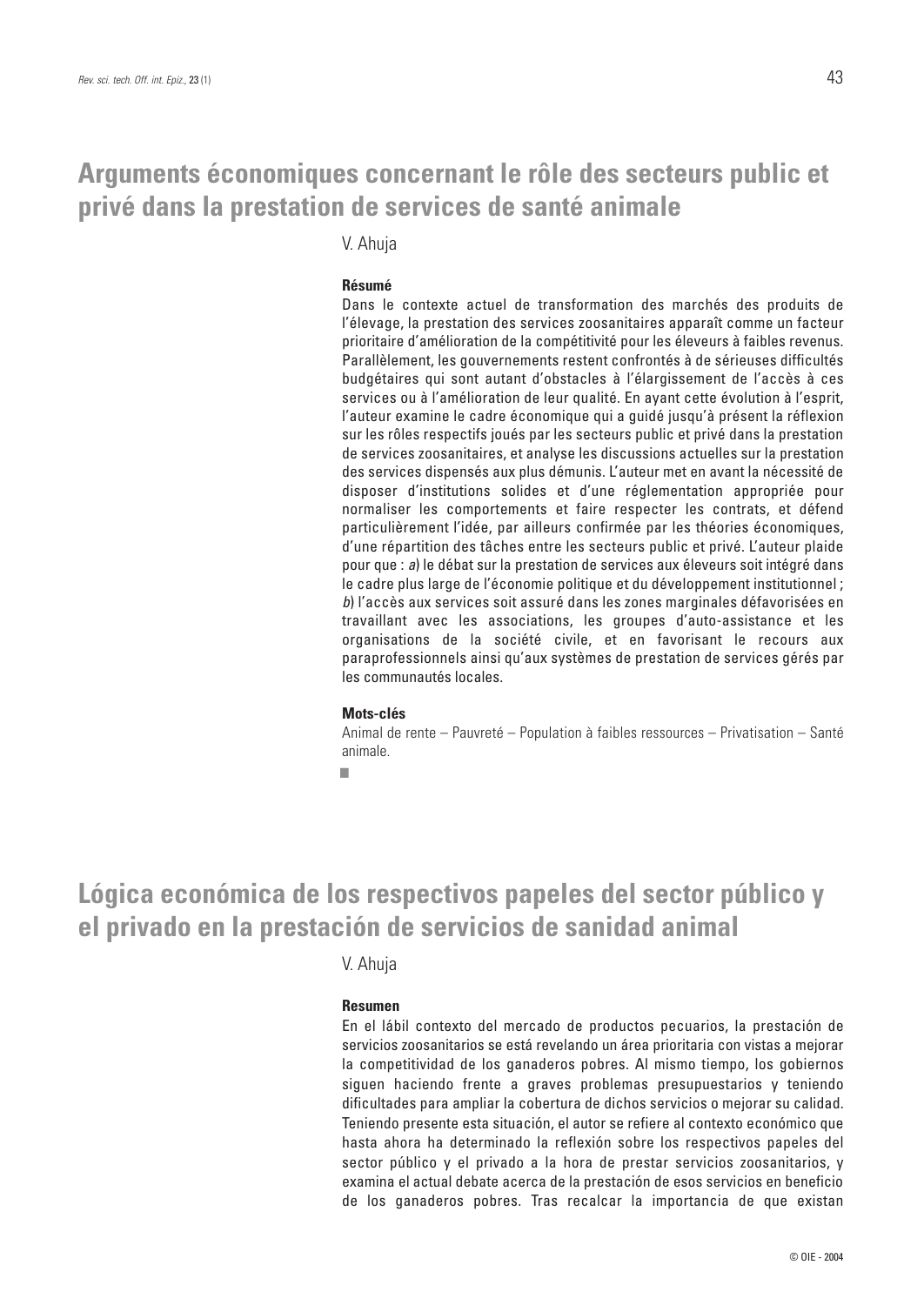instituciones fuertes y legislación adecuada para regular la conducta profesional y hacer cumplir los contratos, insiste en la idea, avalada por la teoría económica, de que es necesario que el sector público y el privado se repartan la realización de determinadas tareas. El autor postula además que es necesario: *a*) encuadrar el debate sobre la prestación de servicios a los ganaderos en el contexto más amplio de la reflexión sobre economía política y desarrollo institucional; *b*) garantizar el acceso a los servicios en zonas pobres y marginales, interviniendo a través de asociaciones profesionales, agrupaciones de ayuda mutua y entidades de la sociedad civil, y fomentando el uso de paraprofesionales y la implantación de sistemas de prestación de servicios zoosanitarios de ámbito comunitario.

### **Palabras clave**

Ganado – Pobres – Pobreza – Privatización – Sanidad animal.

■

# References

- 1. Ahuja V., George P.S., Ray S., McConnell K.E., Kurup M.P.G., Gandhi V., Umali-Deininger D. & de Haan C. (2000). – Agricultural services and the poor: case of livestock health and breeding services in India. Indian Institute of Management, Ahmedabad; World Bank, Washington, DC; Swiss Agency for Development and Cooperation, Bern, 148 pp.
- 2. Akerlof G. (1970). The market for 'lemons': quality uncertainty and the market mechanism. *Q. J. Econ.*, **84** (3), 488-500.
- 3. Alderman H., Mergos G. & Slade R. (1987). Cooperatives and the commercialization of milk production in India: a literature review. International Food Policy Research Institute (IFPRI) Working Papers on the Commercialization of Agriculture and Nutrition, No. 2. IFPRI, Washington, DC, 90 p<sub>p</sub>
- 4. De Haan C. & Bekure S. (1991). Animal health services in sub-Saharan Africa: initial experiences with alternative approaches. World Bank Technical Paper Number 134. The World Bank, Washington, DC, 38 pp.
- 5. Gauthier J., Siméon M. & de Haan C. (1999). The effect of structural adjustment programmes on the delivery of veterinary services in Africa. *In* Comprehensive reports on Technical Items presented to the International Committee or to Regional Commissions. OIE, Paris, 133-156.
- 6. Gauthier J. & Brandenburg B. (2000). Livestock extension services: a good practice note. The World Bank (unpublished) (http://lnweb18.worldbank.org/ESSD/ardext.nsf/26ByDocNam e/GoodPracticeNote-LivestockExtensionServices/\$FILE/ Extension+draft1.doc).
- 7. Gros J.-G. (1994). Of cattle, farmers, veterinarians and the World Bank: the political economy of veterinary services privatization in Cameroon. *Publ. Admin. Dev.*, **14** (1), 37-51.
- 8. Heffernan C. & Misturelli F. (2000). The delivery of veterinary services to the poor: preliminary findings from Kenya. Veterinary Epidemiology and Economics Research Unit, Department of Agriculture, University of Reading, 88 pp.
- 9. Holden S., Ashley S. & Bazeley P. (1996). Improving the delivery of animal health services in developing countries: a literature review. Livestock in Development, Crewkerne, 96 pp.
- 10. Hooton N. & Moran D. (2003). The demand for community based animal health services: are farmers willing to pay? Chapter 8. *In* Community based animal health workers: threat or opportunity? The IDL Group, Crewkerne, 12-13.
- 11. Koma L.M.P.K. (2000). Can private veterinarians survive in Uganda? *In* Africa's changing markets for health and veterinary services: the new institutional issues (D.K Leonard, ed.). Macmillan Press Ltd, London and St.Martin's Press Inc, New York, 145-167.
- 12. Leonard D.K. (1987). The supply of veterinary services: Kenyan lessons. *Agric. Admin. Extens.*, **26** (4), 219-236.
- 13. Leonard K.L. (2002). When both states and markets fail: asymmetric information and the role of NGOs in African health care. *Int. Rev. Land Econ.*, **22** (1), 61-80.
- 14. Leyland T. (1996). The world without rinderpest: outreach to inaccessible areas. The case for a community-based approach with reference to southern Sudan. *In* Proc. Food and Agriculture Organization (FAO) Technical Consultation on the Global Rinderpest Eradication Programme, Rome, 22- 24 July. FAO Animal Production and Health Paper 129. FAO, Rome, 173 pp.